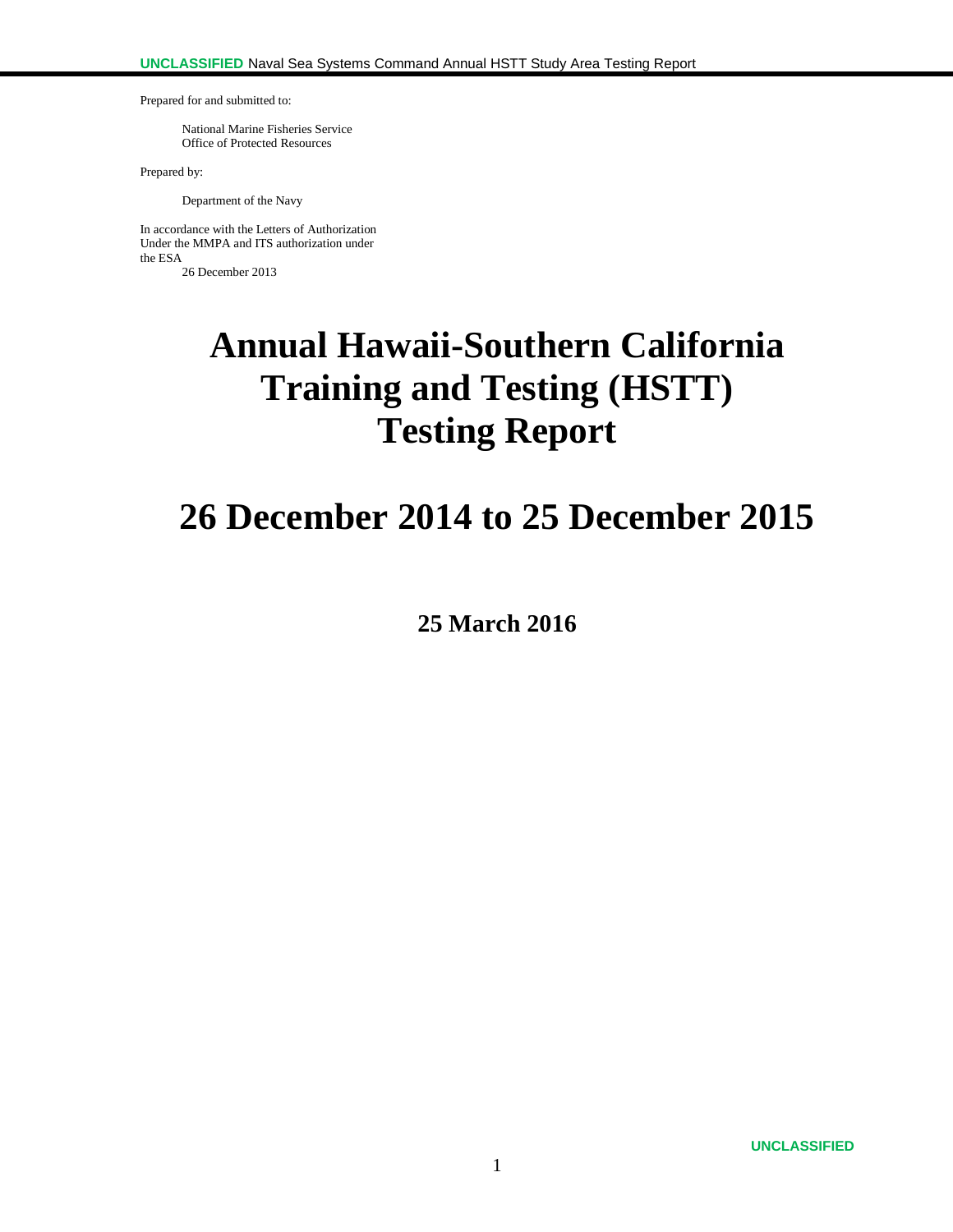## **TABLE OF CONTENTS**

#### ANNUAL HSTT TESTING REPORT

| (1) HSTT – Summary of Testing Sources Used |  |
|--------------------------------------------|--|
|                                            |  |
|                                            |  |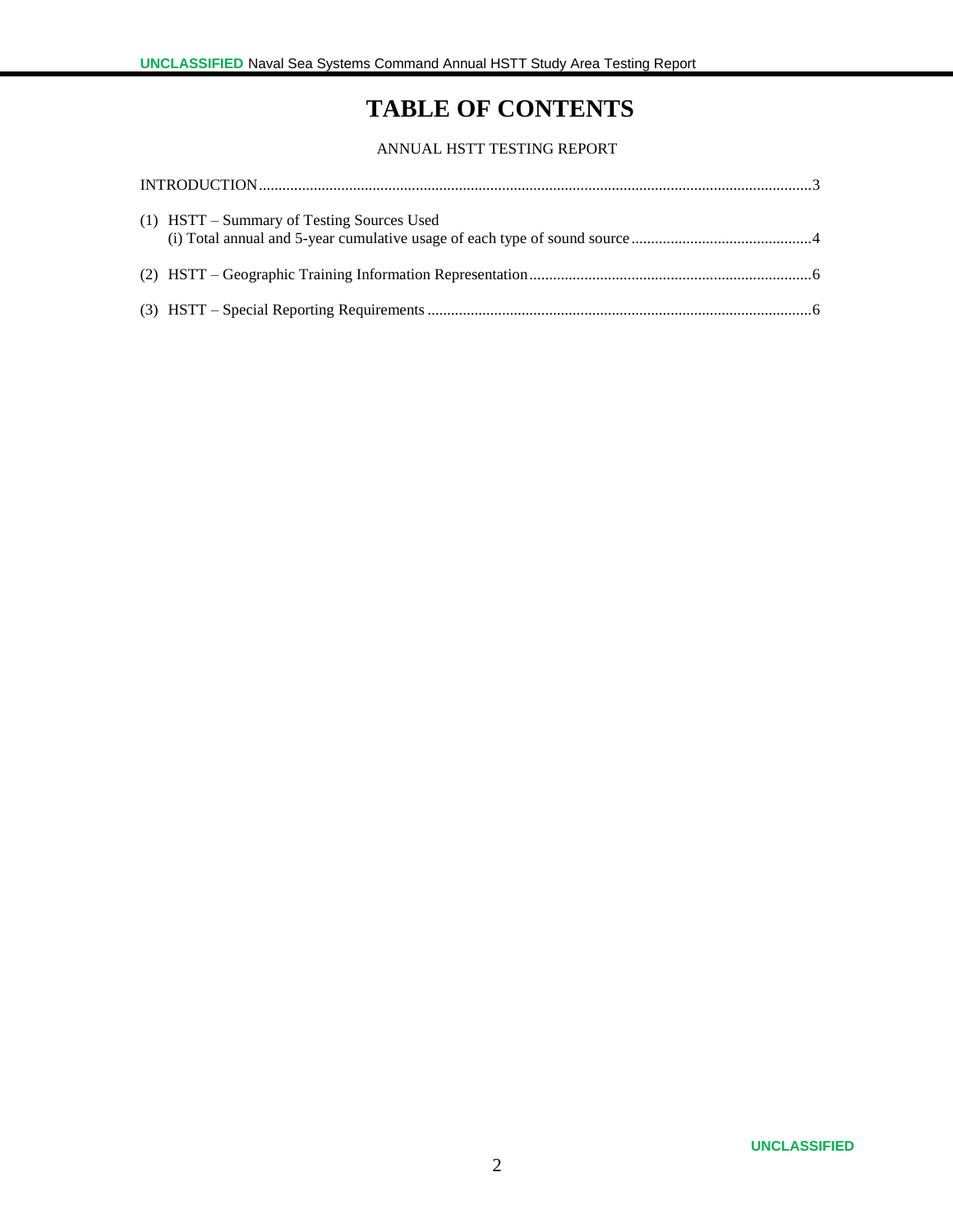## **HAWAII-SOUTHERN CALIFORNIA TRAINING AND TESTING (HSTT) ANNUAL TESTING REPORT**

## **INTRODUCTION**

\_\_\_\_\_\_\_\_\_\_\_\_\_\_\_\_\_\_\_\_\_\_\_\_

The Naval Sea Systems Command prepared this Annual Testing Report covering the period from 26 December 2014 to 25 December 2015 in compliance with the National Marine Fisheries Service (NMFS) Final Rule, Letters of Authorization (LOA), and Incidental Take Statements under the Marine Mammal Protection Act (MMPA) and Endangered Species Act (ESA) authorizations for the U.S. Navy's Hawaii-Southern California Training and Testing (HSTT) Study Area.

In the HSTT Final Rule and Letters of Authorization<sup>1</sup> "Requirements for monitoring and reporting" the following report subsections were specified and are present within this report:

- (1) Summary of Testing Sources Used
	- (i) Total annual and 5-year cumulative total usage of each type of sound source
- (2) Geographic Testing Information Representation
- (3) Special Reporting Requirements for Testing

(i) Total hours of hull mounted active sonar operations conducted in the dense humpback areas generally shown on the Mobley map plus a 5-km buffer but not including the Pacific Missile range Facility (from 15 December through 15 April)

(ii) Total hours of hull mounted active sonar operations conducted in the Humpback Whale Cautionary Area (from 15 December through 15 April)

This Annual Report covers the period from 26 December 2014 to 25 December 2015, and the information represents the best practical data collection for this period. To provide accounting for the entire 5-year period of the authorization, Navy will also submit a 5-year Close-out Testing Report with final totals of authorized usage.

<sup>&</sup>lt;sup>1</sup>HSTT: 7(d) of the Testing Letter of Authorization, and 50 CFR §218.75(f) (2), (4), and (5)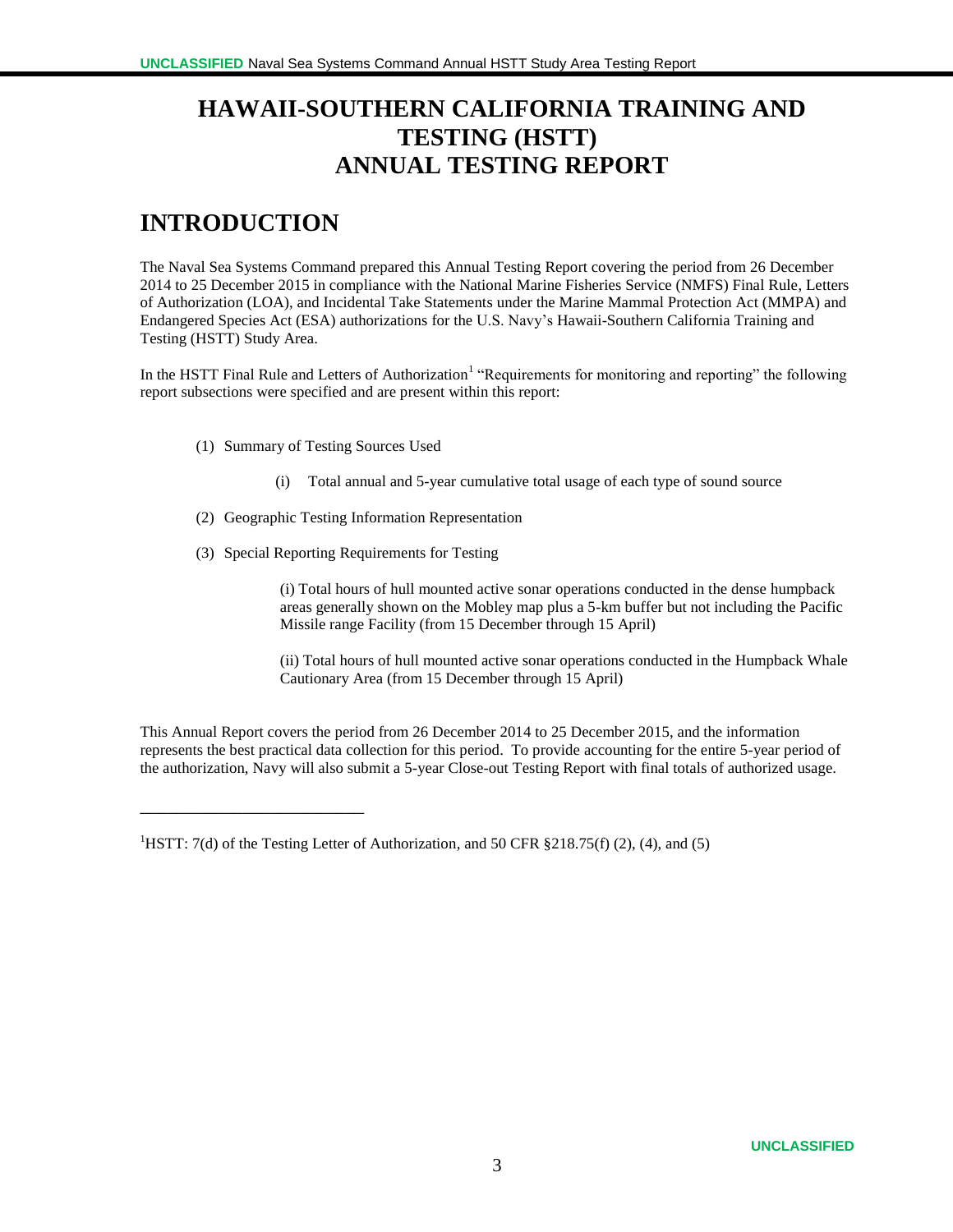### **(1) HSTT – Summary of Testing Sound Sources**

#### **(1) (i) Total annual and 5-year cumulative usage of each type of sound source**

This section summarizes total annual and cumulative 5-year usage of each type of sound source used for testing within the HSTT study area from 26 December 2014 to 25 December 2015.

| Table 1-i-1. Testing sound source usage within the HSTT Study Area by source bin |  |
|----------------------------------------------------------------------------------|--|
|                                                                                  |  |
|                                                                                  |  |
|                                                                                  |  |

|                 | <b>Authorized sound sources</b><br>50 CFR §218.70 (c) and NMFS HSTT Testing LOA                                                       | <b>Authorized Amount</b><br>(26Dec14-<br>25Dec14) | <b>Actual Usage</b><br>(26Dec14-<br>25Dec15) | % Used of<br><b>Authorized</b><br>Amount |  |  |  |  |
|-----------------|---------------------------------------------------------------------------------------------------------------------------------------|---------------------------------------------------|----------------------------------------------|------------------------------------------|--|--|--|--|
|                 | (1) Active Acoustic Sources Used                                                                                                      |                                                   |                                              |                                          |  |  |  |  |
| LF4             | Low frequency sources from 180 dB up to 200<br>dB                                                                                     | 52 hours                                          | $\ast$                                       | $\ast$                                   |  |  |  |  |
| LF5             | Low frequency sources from 160 dB up to 180<br>dB                                                                                     | 2,160 hours                                       | $\ast$                                       | $\ast$                                   |  |  |  |  |
| LF <sub>6</sub> | Low-frequency sonars currently in<br>development (e.g., anti-submarine warfare<br>sonars associated with the Littoral Combat<br>Ship) | 192 hours                                         | $\ast$                                       | $\ast$                                   |  |  |  |  |
| MF1             | Hull-mounted sonars (e.g. SQS-53)                                                                                                     | 180 hours                                         | $\ast$                                       | ∗                                        |  |  |  |  |
| MF1K            | Hull-mounted sonar Kingfisher mode                                                                                                    | 18 hours                                          | $\ast$                                       | $\ast$                                   |  |  |  |  |
| MF <sub>2</sub> | Hull-mounted sonars (e.g. SQS-56)                                                                                                     | 84 hours                                          | $\ast$                                       | $\ast$                                   |  |  |  |  |
| MF3             | Hull-mounted sonar (e.g. BQQ-10)                                                                                                      | 392 hours                                         | $\ast$                                       | $\ast$                                   |  |  |  |  |
| MF4             | Helicopter dipping sonar (e.g. AQS-13/22)                                                                                             | 693 hours                                         | $\ast$                                       | $\ast$                                   |  |  |  |  |
| MF5             | Acoustic sonobuoys (e.g. SSQ-62)                                                                                                      | 5,024 sonobuoys                                   | $\ast$                                       | $\ast$                                   |  |  |  |  |
| MF <sub>6</sub> | Underwater sound signaling devices<br>(e.g. MK 84 SUS)                                                                                | 540 items                                         | $\ast$                                       | $\ast$                                   |  |  |  |  |
| MF <sub>8</sub> | Other active sources greater than 200dB                                                                                               | 2 hours                                           | $\ast$                                       | $\ast$                                   |  |  |  |  |
| MF9             | Other active sources from 180 dB up to 200<br>dB                                                                                      | 3,039 hours                                       | $\ast$                                       | *                                        |  |  |  |  |
| MF10            | Other active sources from 160 dB up to 180<br>dB                                                                                      | 35 hours                                          | $\ast$                                       | $\ast$                                   |  |  |  |  |
| MF12            | High duty cycle towed array sonars<br>(e.g. HDC-VDS)                                                                                  | 336 hours                                         | $\ast$                                       | $\ast$                                   |  |  |  |  |
| HF1             | Hull-mounted submarine sonar (e.g. BQQ-10)                                                                                            | 1,025 hours                                       | $\ast$                                       | $\ast$                                   |  |  |  |  |
| HF3             | Other hull-mounted submarine sonars                                                                                                   | 273 hours                                         | $\ast$                                       | $\ast$                                   |  |  |  |  |
| HF4             | Mine detection/classification sonars                                                                                                  | 1,336 hours                                       | *                                            | ∗                                        |  |  |  |  |
| HF5             | Other active sources greater than 200dB                                                                                               | 1,094 hours                                       | ∗                                            | ∗                                        |  |  |  |  |
| HF <sub>6</sub> | Other active sources from 180 dB up to 200<br>dB                                                                                      | 3,460 hours                                       | $\ast$                                       | $\ast$                                   |  |  |  |  |
| ASW1            | Mid-frequency Deep Water Active Distributed<br>System (DWADS)                                                                         | 224 hours                                         | $\ast$                                       | $\ast$                                   |  |  |  |  |
| ASW2            | Mid-frequency Multi-static Active Coherent<br>sonobuoy (e.g. SSQ-125)                                                                 | 2,260 sonobuoys                                   | $\ast$                                       | $\ast$                                   |  |  |  |  |
| ASW2            | Mid-frequency Multi-static Active Coherent<br>sonobuoy (e.g. SSQ-125)                                                                 | 255 hours                                         | $\ast$                                       | $\ast$                                   |  |  |  |  |
| ASW3            | Mid-frequency towed acoustic<br>countermeasure (e.g. SLQ-25)                                                                          | 1,278 hours                                       | $\ast$                                       | $\ast$                                   |  |  |  |  |
| ASW4            | Mid-frequency expendable acoustic device<br>countermeasure (e.g. MK 3)                                                                | 477 devices                                       | $\ast$                                       | $\ast$                                   |  |  |  |  |
| TORP1           | Lightweight torpedo (e.g. MK 46,/MK 54)                                                                                               | 701 torpedoes                                     | $\ast$                                       | $\ast$                                   |  |  |  |  |
| TORP2           | Heavyweight torpedo (e.g. MK48)                                                                                                       | 732 torpedoes                                     | $\ast$                                       | $\ast$                                   |  |  |  |  |
| M <sub>3</sub>  | Mid-frequency acoustic modems                                                                                                         | 4,995 hours                                       | $\ast$                                       | $\ast$                                   |  |  |  |  |
| SD1             | Swimmer detection sonars                                                                                                              | 38 hours                                          | $\ast$                                       | $\ast$                                   |  |  |  |  |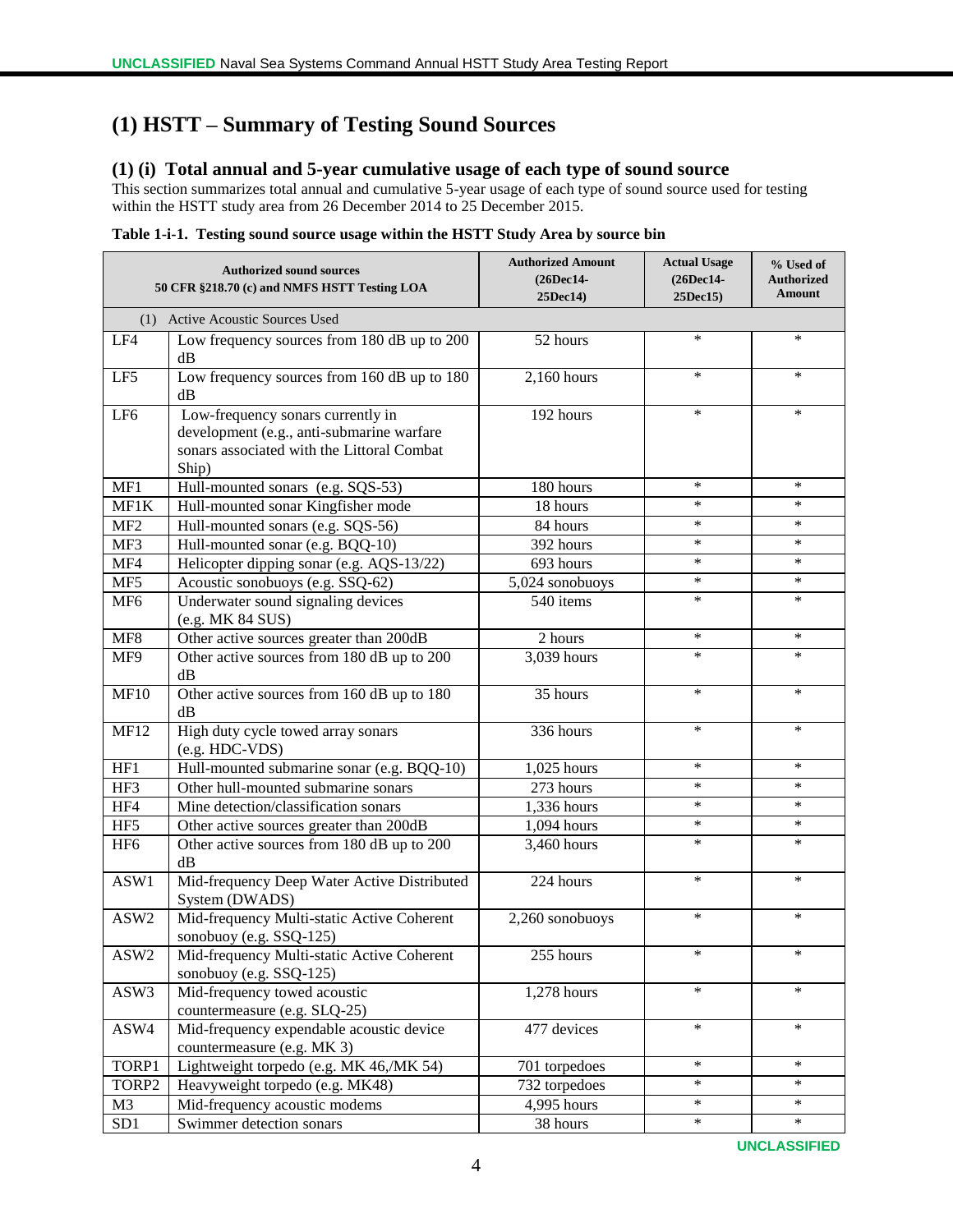| AG                                   | Underwater airguns                                    | 5 uses             | $\ast$ | *      |  |  |  |  |
|--------------------------------------|-------------------------------------------------------|--------------------|--------|--------|--|--|--|--|
| SAS1                                 | Mid-frequency SAS systems                             | 2,700 hours        | $\ast$ | $\ast$ |  |  |  |  |
| SAS <sub>2</sub>                     | High-frequency SAS systems                            | 4,956 hours        | $\ast$ | $\ast$ |  |  |  |  |
| SAS3                                 | Very high-frequency SAS systems                       | 3,360 hours        | $\ast$ | $\ast$ |  |  |  |  |
| <b>Explosive Sources Used</b><br>(2) |                                                       |                    |        |        |  |  |  |  |
| E1                                   | Medium-caliber projectiles $(0.2 - 0.25 \text{ lb.})$ | 14,501 detonations | $\ast$ | *      |  |  |  |  |
| E <sub>3</sub>                       | Large-caliber projectiles                             | 2,990 detonations  | $\ast$ | $\ast$ |  |  |  |  |
| E4                                   | Improved Extended Echo Ranging sonobuoy               | 753 detonations    | $\ast$ | *      |  |  |  |  |
| E <sub>5</sub>                       | 5-in projectiles                                      | 202 detonations    | $\ast$ | $\ast$ |  |  |  |  |
| E <sub>6</sub>                       | 15 lb. shaped charge                                  | 37 detonations     | $\ast$ | *      |  |  |  |  |
| E7                                   | 40 lb. demo block/shaped charge                       | 21 detonations     | $\ast$ | $\ast$ |  |  |  |  |
| E8                                   | 250 lb. bomb                                          | 12 detonations     | $\ast$ | *      |  |  |  |  |
| E10                                  | 1,000 lb. bomb                                        | 31 detonations     | $\ast$ | $\ast$ |  |  |  |  |
| E11                                  | $650$ lb. mine                                        | 14 detonations     | $\ast$ | *      |  |  |  |  |

\*Information is presented in the classified version of this report.

|  |  |  |  | Table 1-i-2. 5-year cumulative testing sound source usage within the HSTT Study Area by source bin |  |  |  |  |
|--|--|--|--|----------------------------------------------------------------------------------------------------|--|--|--|--|
|--|--|--|--|----------------------------------------------------------------------------------------------------|--|--|--|--|

| Sound<br><b>Source Bin</b> | Year 1<br><b>Actual Usage</b><br>(26Dec13-<br>25Dec14) | Year 2<br><b>Actual Usage</b><br>(26Dec14-<br>25Dec15) | 5-yr Authorized Amount<br>(26Dec13-<br>25Dec18) | 5-yr Cumulative<br><b>Actual Usage</b><br>(26Dec13-<br>25Dec18) | % Used of 5-yr<br><b>Authorized Amount</b> |
|----------------------------|--------------------------------------------------------|--------------------------------------------------------|-------------------------------------------------|-----------------------------------------------------------------|--------------------------------------------|
| (1)                        | <b>Active Acoustic Sources Used</b>                    |                                                        |                                                 |                                                                 |                                            |
| LF4                        | $\ast$                                                 | $\ast$                                                 | 260 hours                                       | $\ast$                                                          | $\ast$                                     |
| LF5                        | $\ast$                                                 | $\ast$                                                 | 10,800 hours                                    | $\ast$                                                          | $\ast$                                     |
| LF <sub>6</sub>            | $\ast$                                                 | $\ast$                                                 | 960 hours                                       | $\ast$                                                          | $\ast$                                     |
| MF1                        | $\ast$                                                 | $\ast$                                                 | 900 hours                                       | $\ast$                                                          | $\ast$                                     |
| MF1K                       | $\ast$                                                 | $\ast$                                                 | 90 hours                                        | $\ast$                                                          | $\ast$                                     |
| MF <sub>2</sub>            | $\ast$                                                 | $\ast$                                                 | 420 hours                                       | $\ast$                                                          | $\ast$                                     |
| MF3                        | $\ast$                                                 | $\ast$                                                 | 1,960 hours                                     | $\ast$                                                          | $\ast$                                     |
| MF4                        | $\ast$                                                 | $\ast$                                                 | 3,465 hours                                     | $\ast$                                                          | $\ast$                                     |
| MF5                        | $\ast$                                                 | $\ast$                                                 | 25,120 sonobuoys                                | $\ast$                                                          | $\ast$                                     |
| MF <sub>6</sub>            | $\ast$                                                 | $\ast$                                                 | 2,700 items                                     | $\ast$                                                          | $\ast$                                     |
| MF8                        | $\ast$                                                 | $\ast$                                                 | 10 hours                                        | $\ast$                                                          | $\ast$                                     |
| MF9                        | $\ast$                                                 | $\ast$                                                 | 15,195 hours                                    | $\ast$                                                          | $\ast$                                     |
| <b>MF10</b>                | $\ast$                                                 | $\ast$                                                 | 175 hours                                       | $\ast$                                                          | $\ast$                                     |
| <b>MF12</b>                | $\ast$                                                 | $\ast$                                                 | 1,680 hours                                     | $\ast$                                                          | *                                          |
| HF1                        | $\ast$                                                 | $\ast$                                                 | 5,125 hours                                     | $\ast$                                                          | $\ast$                                     |
| HF3                        | $\ast$                                                 | $\ast$                                                 | 1,365 hours                                     | $\ast$                                                          | $\ast$                                     |
| HF4                        | $\ast$                                                 | $\ast$                                                 | $6,680$ hours                                   | $\ast$                                                          | $\ast$                                     |
| HF5                        | $\ast$                                                 | $\ast$                                                 | 5,470 hours                                     | $\ast$                                                          | $\ast$                                     |
| HF <sub>6</sub>            | $\ast$                                                 | $\ast$                                                 | 17,300 hours                                    | $\ast$                                                          | $\ast$                                     |
| ASW1                       | $\ast$                                                 | $\ast$                                                 | 1,120 hours                                     | $\ast$                                                          | $\ast$                                     |
| ASW2                       | $\ast$                                                 | $\ast$                                                 | 11,300 items                                    | $\ast$                                                          | $\ast$                                     |
| ASW2                       | $\ast$                                                 | $\ast$                                                 | 1,275 hours                                     | $\ast$                                                          | $\ast$                                     |
| ASW3                       | $\ast$                                                 | $\ast$                                                 | 6,390 hours                                     | $\ast$                                                          | $\ast$                                     |
| ASW4                       | $\ast$                                                 | $\ast$                                                 | 2,385 items                                     | $\ast$                                                          | $\ast$                                     |
| TORP1                      | $\ast$                                                 | $\ast$                                                 | 3,505 items                                     | $\ast$                                                          | $\ast$                                     |
| TORP2                      | $\ast$                                                 | $\ast$                                                 | 3,660 items                                     | $\ast$                                                          | $\ast$                                     |
| M <sub>3</sub>             | $\ast$                                                 | $\ast$                                                 | 24,975 hours                                    | $\ast$                                                          | $\ast$                                     |
| SD <sub>1</sub>            | $\ast$                                                 | $\ast$                                                 | 190 hours                                       | $\ast$                                                          | $\ast$                                     |
| AG                         | $\ast$                                                 | $\ast$                                                 | 25 uses                                         | $\ast$                                                          | $\ast$                                     |

**UNCLASSIFIED**